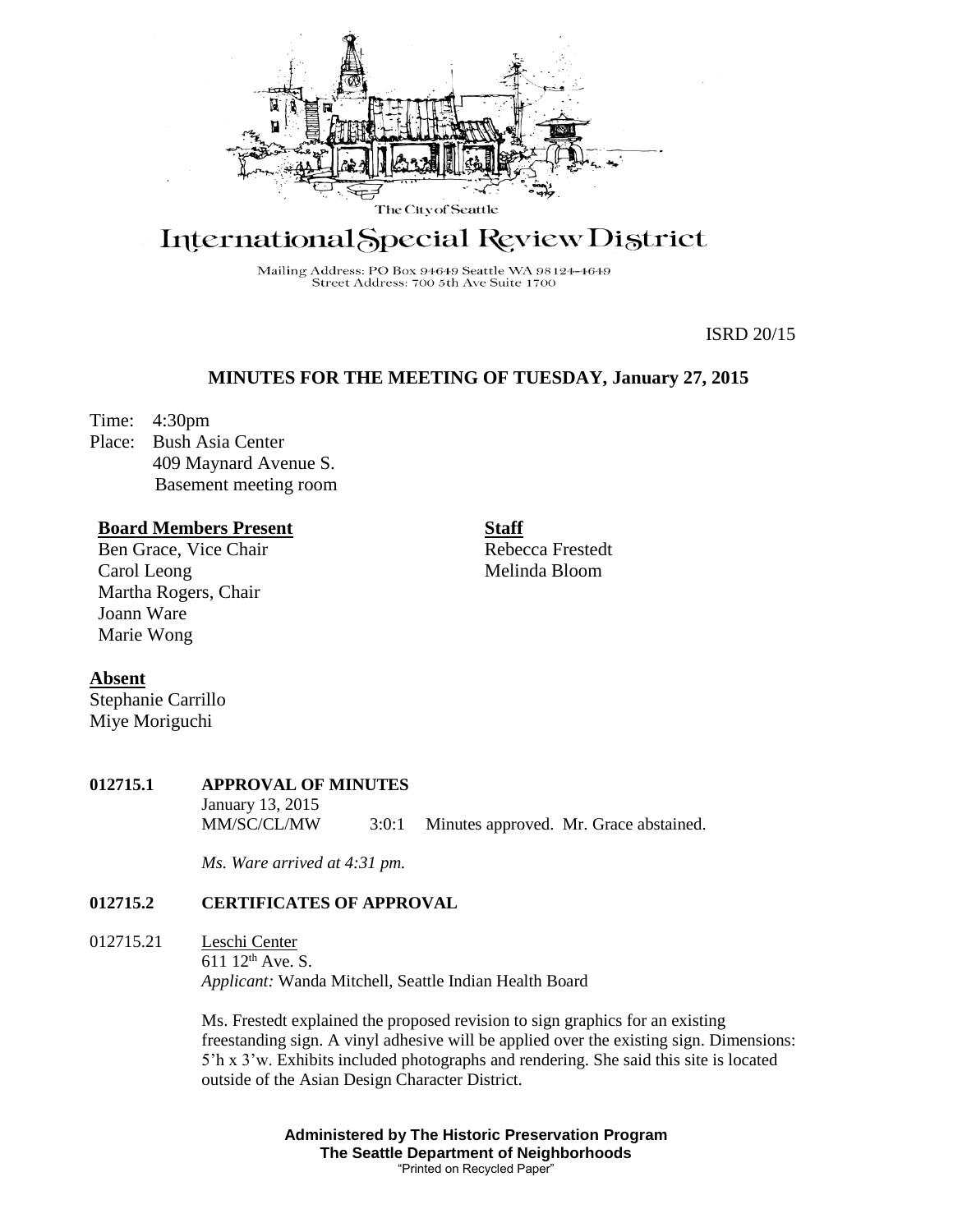Applicant Comment:

Wanda Mitchell, Seattle Indian Board, said the application is straightforward

Ralph Forquera, Director, Seattle Indian Board, said they purchased the building in July 2014. He said they are in the process of doing some improvements to the building and site. They eventually plan to redesign the facility to be more reflective of the Native American community, including a possible second story addition. He said they are proposing the sign for recognition. He said this is where Indian people come when they come here. He said they are doing master plan work with John Paul Jones, from Jones & Jones, and they return to the Board to get feedback.

Ms. Mitchell said they propose to scrape off the old sign, clean up the frame and put on new signage.

Responding to questions, Mr. Forquera explained that the logo has a circle which represents earth; red represents the people of the earth; and a house which represents a medical healing lodge. He said the design was done by Lawny Reyes.

Mr. Grace asked if it will have a graffiti coating.

Ms. Mitchell said it is rugged material that can be easily cleaned. She said it is a twosided sign.

Action: I move that the International Special Review District Board recommend approval of a Certificate of Approval for signage at  $611\ 12<sup>th</sup>$  Ave. S.

This action is based on the **following applicable sections of the International Special Review District Ordinance:** 

**SMC 23.66.030 – Certificates of approval – Application, review and appeals SMC 23.66.338 – Signage**

**Secretary of Interior's Standards #10:** New additions and adjacent or related new construction shall be undertaken in such a manner that if removed in the future, the essential form and integrity of the historic property and its environment would be unimpaired.

MM/SC/BG/CL 5:0:0 Motion carried.

## **012715.3 GUIDELINE REVISION WORK SESSION**

Board review of existing guidelines and discussion of proposed revisions. The focus of this session will be a review and discussion of draft guidelines for signs and rooftop mechanical systems and equipment.

Ms. Frestedt provided draft section that included rooftop equipment and mechanical systems. She noted the number of applications and inquiries that have some through as a result of expanding minor communication utilities and technological infrastructure.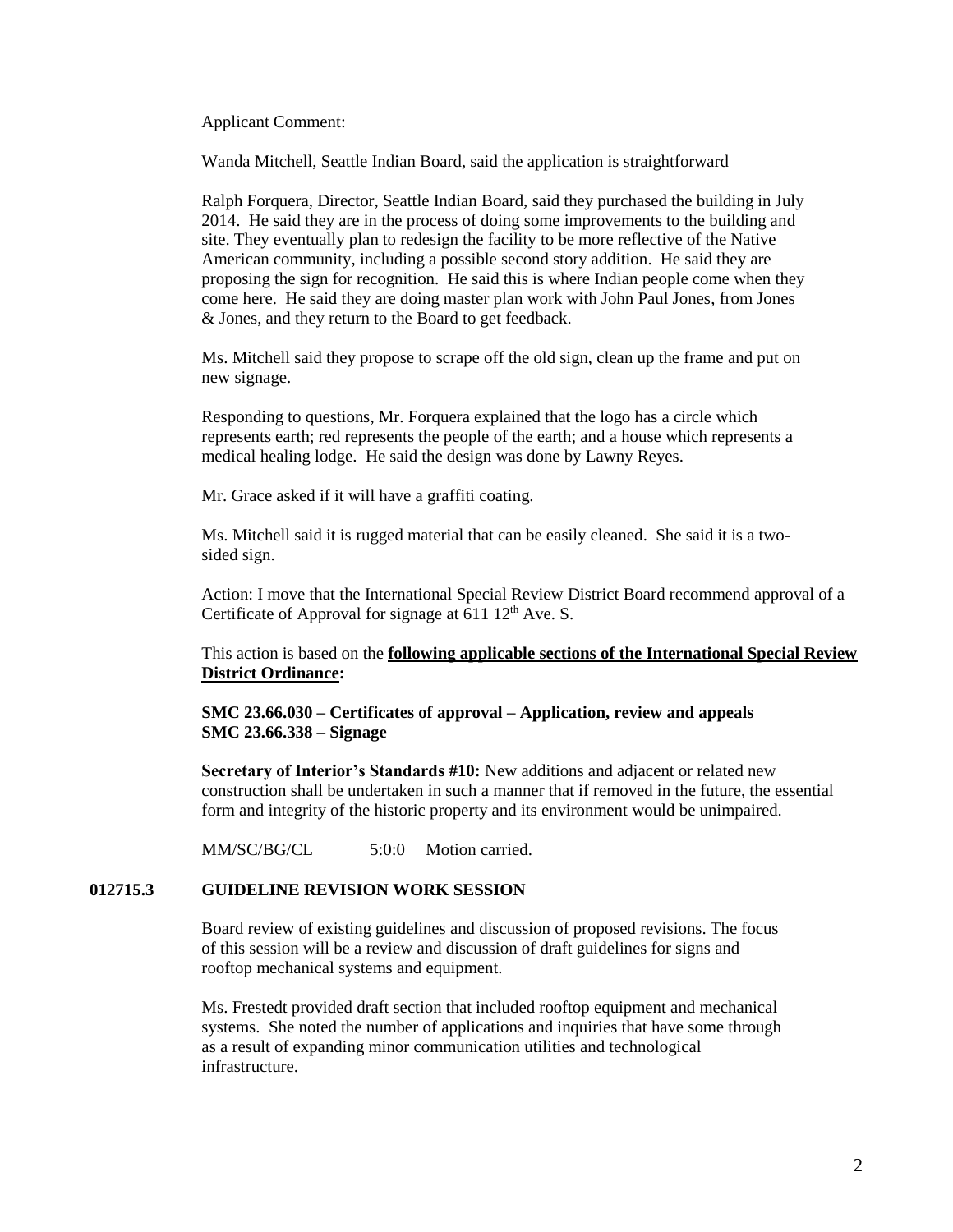Board Feedback:

Ms. Ware questioned if the code is generally read by the applicant before the guidelines.

Ms. Frestedt said it varies, based on the applicant. She said that many of the small business owners may not go to the code first. She added that the guidelines can tie back to and cross-reference the code, as discussed in past sessions.

There was discussion about where equipment can be located based on the location of light wells and required setbacks.

Ms. Frestedt said sometimes it is not possible or accessible to add exhaust vents through the roof and the only choice for mechanical equipment, such as a louver, is to install in transom window and we need language to speak to that. She said that solutions that do not result in modifications of the transoms are preferred.

Mr. Grace said that if there is an apartment above you can't vent out.

Ms. Ware said at Mike's Noodle House it blows into pedestrian area.

Mr. Grace said it adds to the character and he expects those kinds of smells as part of Chinatown.

Mr. Murakami said that mechanical systems should refer to rooftop.

Ms. Frestedt said that the location of the equipment should not disrupt or damage character defining features.

There was a recommendation to strike "louvers" from the section of the draft.

Mr. Grace said that is what makes the neighborhood great are "mom and pop" shops; they may not be able to afford a \$200K rooftop HVAC system.

There was a discussion about "type 1" and "type 2" hoods and air in-take.

Suggestions for the draft included: to try to strip away as much as equipment and conduits from primary facades as possible and not add more; where new equipment is necessary use existing openings; if a business has to vent out using a secondary or alley façade is preferred.

The discussion turned to solar equipment.

Ms. Rogers referred to code requirements for solar collectors which states that they may exceed above 7' and have to be held back from parapet and not be visible from the street. She referenced Guideline draft #8B roof top: add solar collectors and reinforce setback.

Ms. Frestedt asked, should setbacks be called out for solar?